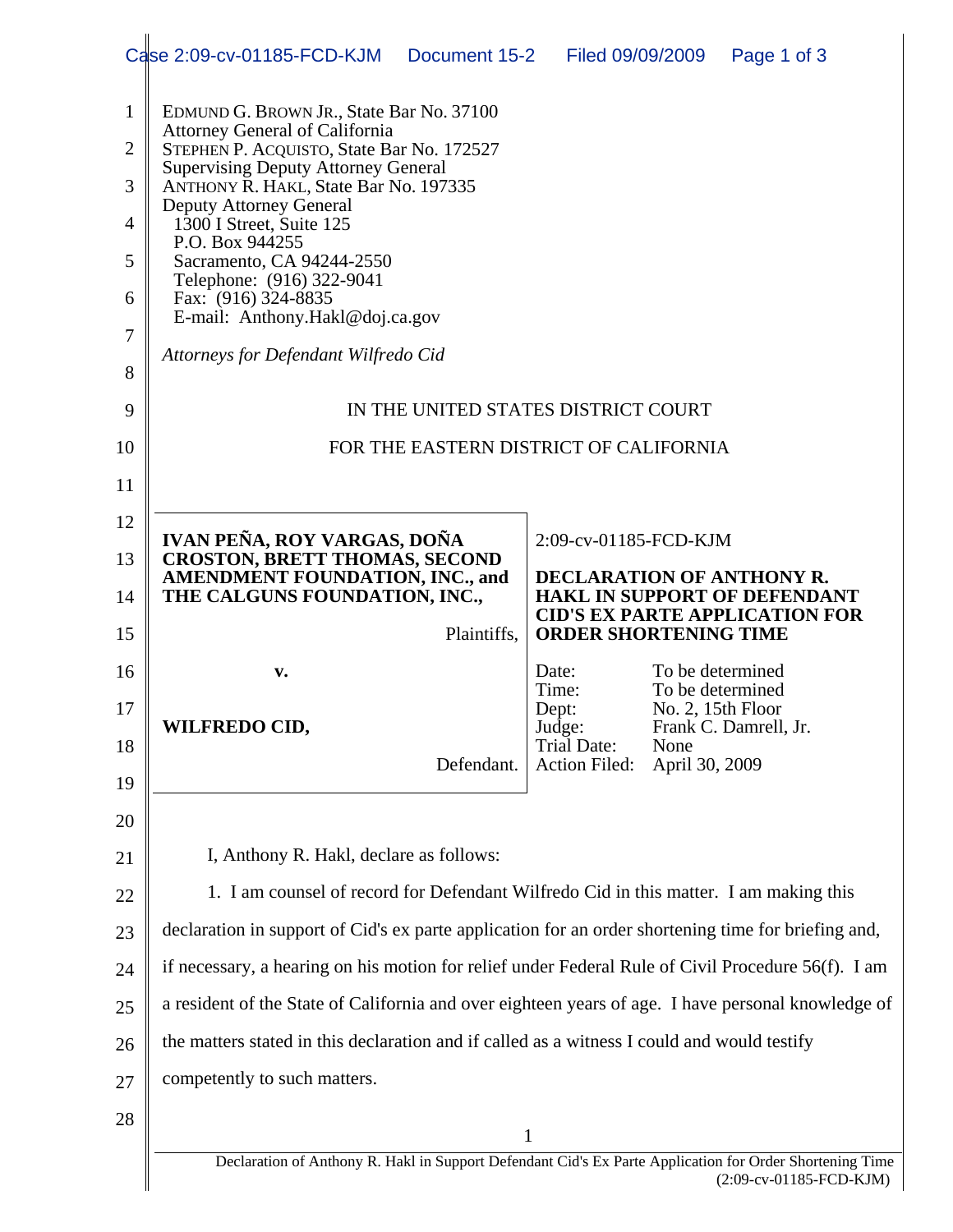1 2 2. On July 6, Defendant Cid filed a motion to dismiss, noticing it for hearing on October 2, a date which Defendant selected after conferring with all counsel regarding convenient dates.

3 4 3. Plaintiffs filed a motion for summary judgment on September 2, noticing it for hearing on the same day as the hearing on Defendant's motion to dismiss.

5 6 7 8 4. On September 4, I contacted Donald Kilmer, counsel of record for Plaintiffs in this case, by e-mail and requested that he stipulate to a shortened briefing schedule, and if necessary a hearing date, to be set by the Court regarding Defendant's Rule 56(f) motion. I informed him that I would be filing a Rule 56(f) motion along with this ex parte application on September 9.

9 10 11 12 5. Mr. Kilmer responded with a telephone call on September 8, at which time he declined to stipulate to an order shortening time and proposed a continuance of the hearings on both Defendant's motion to dismiss and Plaintiffs' motion for summary judgment. I declined Mr. Kilmer's proposal.

13 14 15 6. Following the telephone call, Mr. Kilmer re-stated his position to me in an e-mail, to which I also responded. A true and correct copy of our complete e-mail exchange on September 4 and 8 is attached as Exhibit A to this declaration.

16 17 7. Under the Local Rules, Defendant Cid's opposition to Plaintiffs' motion for summary judgment is due no later than September 18, if he personally serves the opposition.

18 19 20 21 8. Given the current hearing date for Plaintiffs' motion for summary judgment, and the due date for Defendant's opposition brief, Defendant does not have sufficient time to regularly notice a Rule 56(f) motion under the Local Rules and obtain resolution of that motion without being prejudiced in otherwise opposing the summary judgment motion.

22 23 24 25 26 27 9. As explained more fully in Cid's Rule 56(f) motion, Defendant Cid cannot adequately oppose Plaintiffs' motion for summary judgment due to this case being in its infancy and the absence of discovery in this case involving facial and as-applied challenges to California Unsafe Handgun Act brought by four individual and two organizational plaintiffs. Any summary judgment motion and discovery will also be unnecessary in the event the Court grants Cid's motion to dismiss.

28 / / /

2